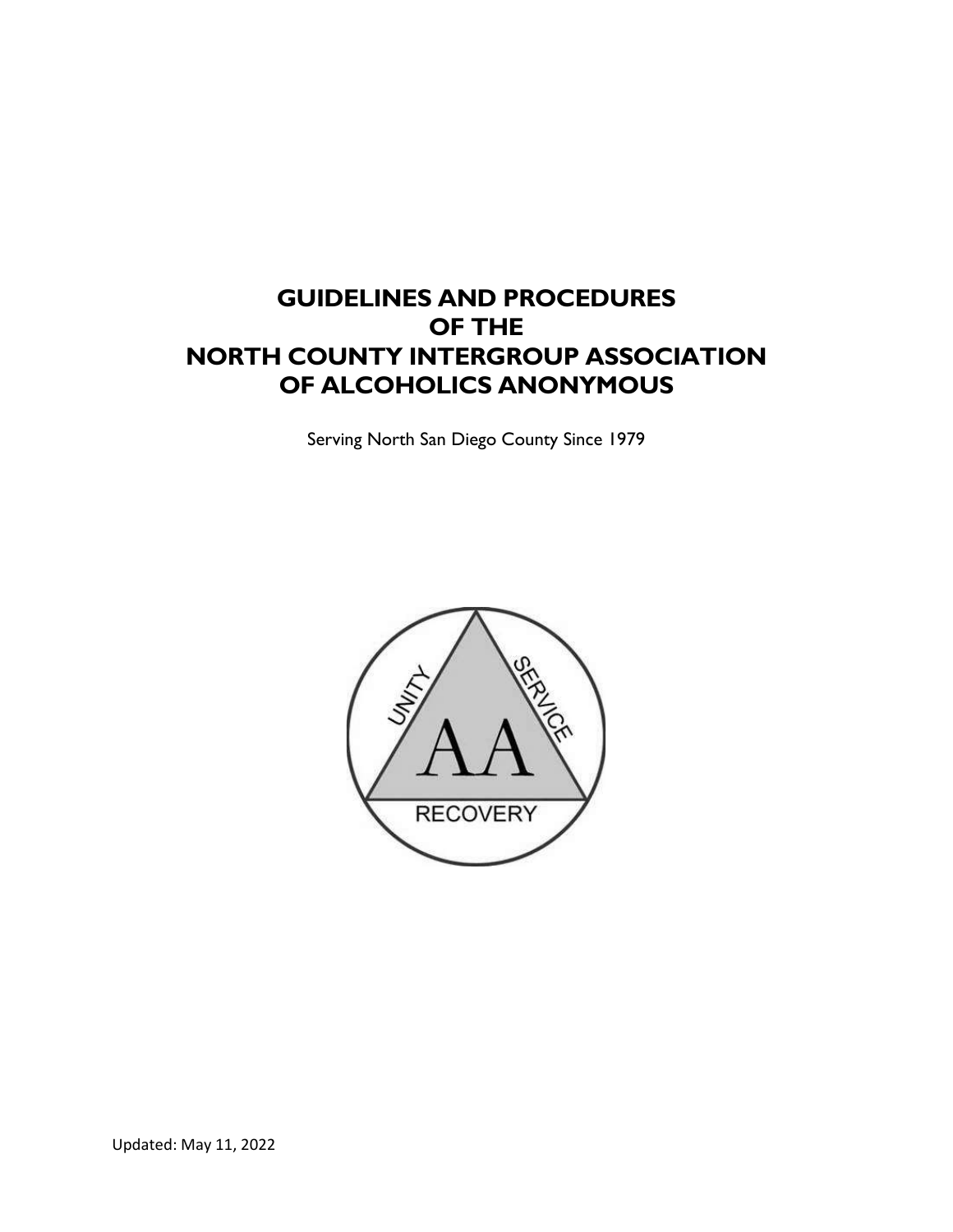## **TABLE OF CONTENTS**

| 1 |         |  |  |  |  |  |
|---|---------|--|--|--|--|--|
|   | 1.1     |  |  |  |  |  |
|   | 1.2     |  |  |  |  |  |
|   |         |  |  |  |  |  |
| 2 |         |  |  |  |  |  |
| 3 |         |  |  |  |  |  |
|   | 3.1     |  |  |  |  |  |
|   | 3.2     |  |  |  |  |  |
|   | 3.2.1   |  |  |  |  |  |
|   | 3.2.1.1 |  |  |  |  |  |
|   | 3.2.2   |  |  |  |  |  |
|   | 3.2.2.1 |  |  |  |  |  |
|   | 3.2.2.2 |  |  |  |  |  |
|   | 3.2.2.3 |  |  |  |  |  |
|   | 3.2.2.4 |  |  |  |  |  |
|   | 3.2.2.5 |  |  |  |  |  |
|   | 3.2.3   |  |  |  |  |  |
|   | 3.2.4   |  |  |  |  |  |
|   | 3.2.4.1 |  |  |  |  |  |
|   | 3.2.5   |  |  |  |  |  |
|   | 3.2.5.1 |  |  |  |  |  |
|   | 3.2.6   |  |  |  |  |  |
|   | 3.2.6.1 |  |  |  |  |  |
|   | 3.2.7   |  |  |  |  |  |
|   | 3.2.7.1 |  |  |  |  |  |
| 4 |         |  |  |  |  |  |
|   | 4.1     |  |  |  |  |  |
|   | 4.2     |  |  |  |  |  |
| 5 |         |  |  |  |  |  |
|   |         |  |  |  |  |  |
|   | 5.1     |  |  |  |  |  |
|   | 5.2     |  |  |  |  |  |
|   | 5.2.1   |  |  |  |  |  |
| 6 |         |  |  |  |  |  |
| 7 |         |  |  |  |  |  |

ATTACHMENTS: APPENDIX I - GUIDELINES & PROCEDURE AMENDMENT HISTORY<br>APPENDIX II – EMPLOYMENT PRACTICES & JOB DESCRIPTIONS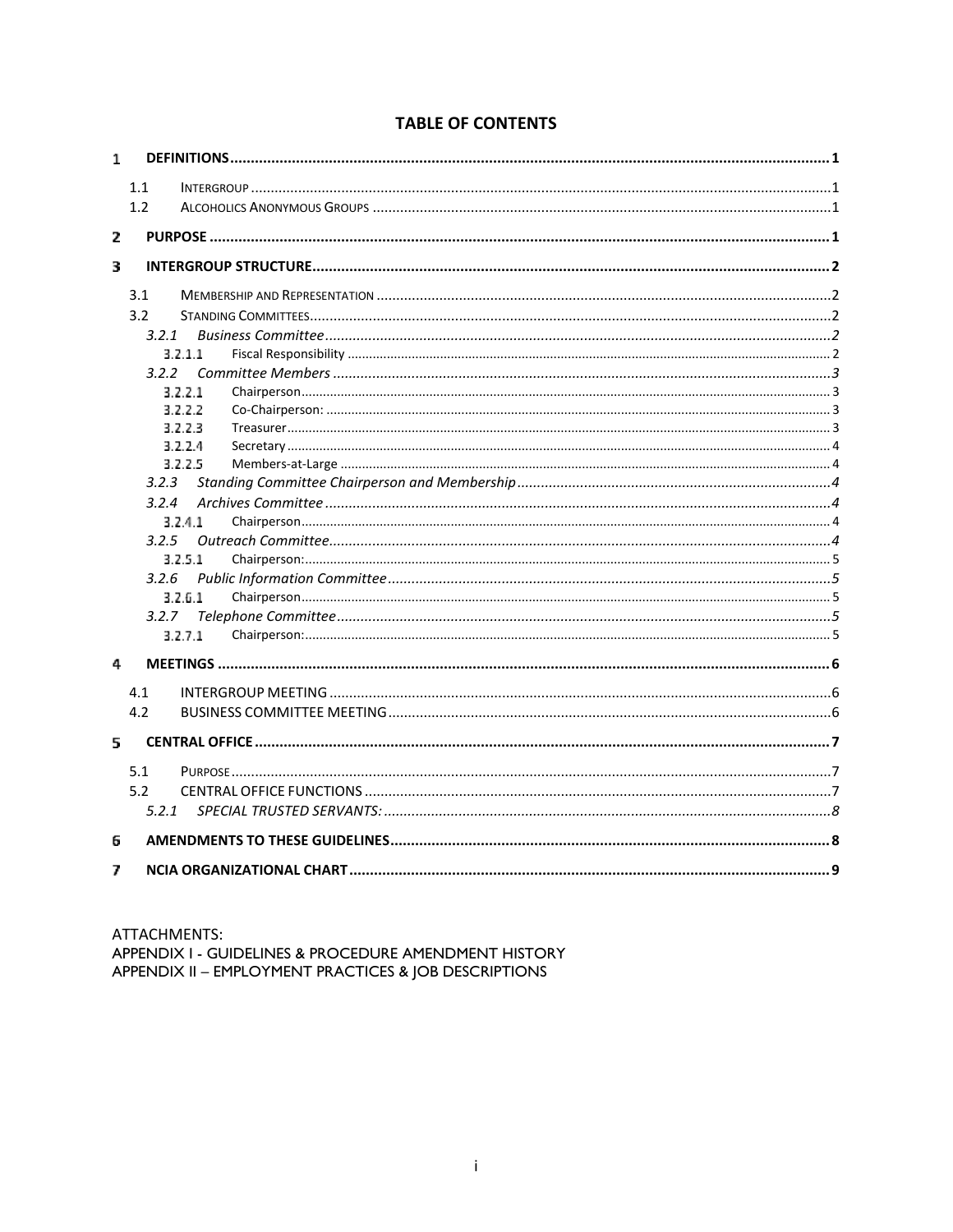# **GUIDELINES AND PROCEDURES NORTH COUNTY INTERGROUP ASSOCIATION OF ALCOHOLICS ANONYMOUS**

#### <span id="page-2-1"></span><span id="page-2-0"></span>**DEFINITIONS**  $\mathbf{I}$

## **1.1 INTERGROUP**

The North County Intergroup Association of Alcoholics Anonymous (also known as Intergroup or NCIA) is a non-profit corporation organized exclusively for charitable and educational purposes. A number of North County AA groups came together, forming an Intergroup in June 1979 which assumed operations of the North County Central Office to facilitate our primary purpose. The incorporation process was completed and filed with the State on March 24, 1980. The Intergroup is made up of elected representatives from the Alcoholics Anonymous groups located in North San Diego County. Each group is entitled to elect an Intergroup Representative who has one vote on all matters brought before the Intergroup.

# <span id="page-2-2"></span>**1.2 ALCOHOLICS ANONYMOUS GROUPS**

North San Diego County Alcoholics Anonymous Groups are the ultimate authority for North County Intergroup Association of Alcoholics Anonymous.

# <span id="page-2-3"></span>**PURPOSE**

The purpose of the Intergroup is to:

- 1. Aid the Groups in their common purpose of carrying the A.A. message to alcoholics.
- 2. Provide a forum for the interchange of ideas among groups.
- 3. Foster a sense of communication and rapport among the various A.A. Groups.
- 4. Discuss matters of concern which affect North County A.A. as a whole.
- 5. Provide leadership, direction, oversight, and funding for the operation of a North San Diego County Central Office.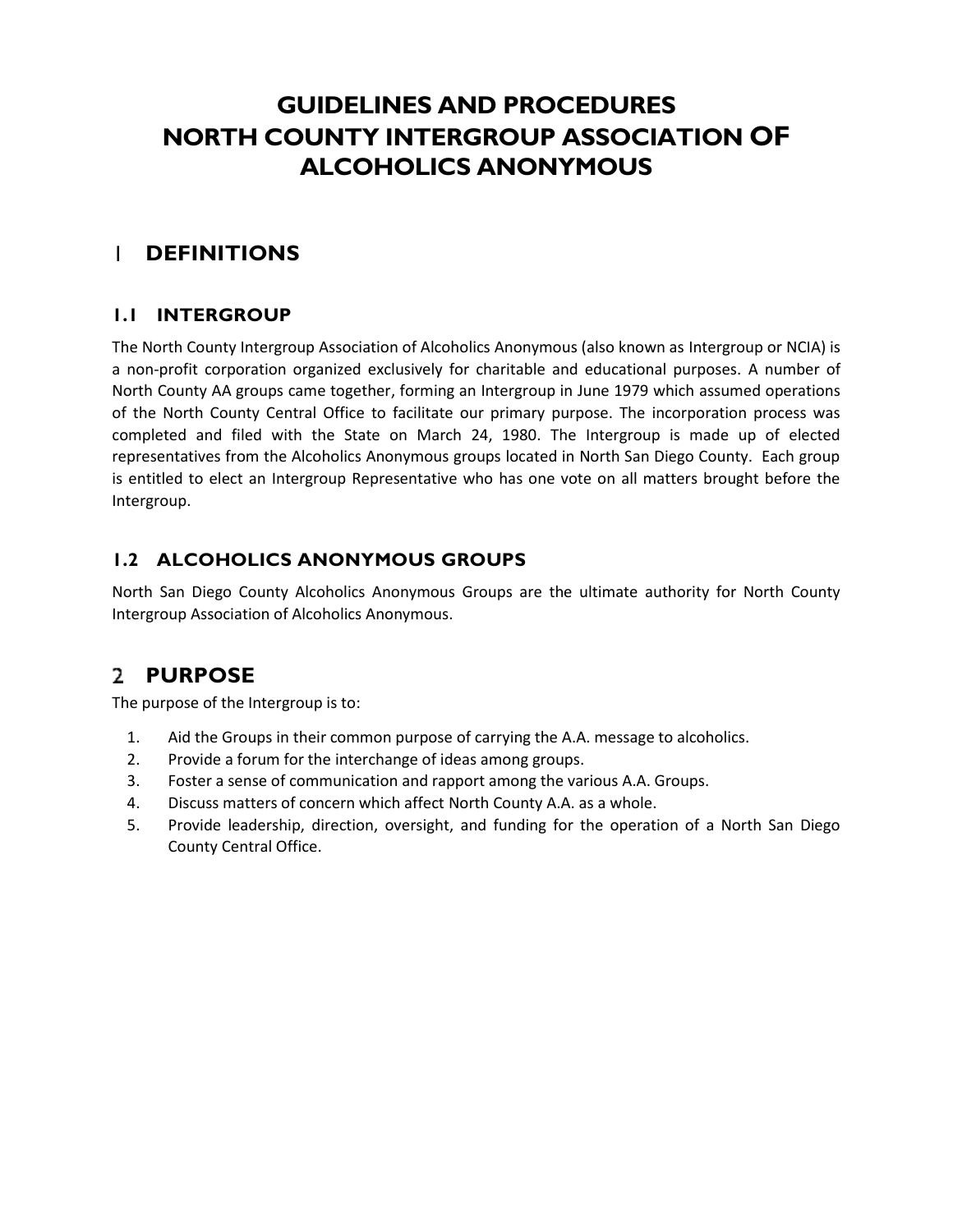# <span id="page-3-1"></span><span id="page-3-0"></span>**INTERGROUP STRUCTURE**

# **3.1 MEMBERSHIP AND REPRESENTATION**

All North San Diego County AA groups are considered part of the NCIA. An Intergroup Representative (IGR) or Alternate IGR is an Alcoholics Anonymous member selected by a Group to act as a liaison between the Group and the NCIA. Each North County AA group is entitled to have one voting IGR.

- 1. **Suggested Sobriety**: One year
- 2. **Term**: Suggested one year
- 3. **Rotation**: Consistent with the spirit of rotation, it is suggested that no individual serve on the Intergroup for more than four out of six years.
- 4. **Duties**:
	- a. Attends monthly Intergroup meeting.
	- b. Votes on matters presented to Intergroup.
	- c. Brings to Intergroup any questions, suggestions, or concerns of their group. For information on placing items onto the Intergroup agenda, IGRs should contact the Business Committee Chairperson.
	- d. Reports back to their group on matters that come before the Intergroup.

# <span id="page-3-2"></span>**3.2 STANDING COMMITTEES**

Intergroup Standing Committees include the Business Committee, Archives Committee, Outreach Committee, Public Information Committee and Telephone Committee. The Intergroup may establish additional Standing Committees to better serve the North San Diego County Alcoholics Anonymous Groups as needs arise. Descriptions of additional committees may be appended to these Guidelines.

## <span id="page-3-3"></span>*3.2.1 BUSINESS COMMITTEE*

The Business Committee serves as the steward for the corporate structure of the North San Diego County Intergroup Association.

#### <span id="page-3-4"></span> $3.2.1.1$ *Fiscal Responsibility*

Acts as the accounting and disbursing agent of all NCIA funds and oversees the activities of the Central Office. The Business Committee performs an annual operational review of Central Office. It also performs a review of all office practices and procedures every five years. Below is an overview of its financial duties and responsibilities:

- 1. Cooperates with the Central Office Manager to develop an annual budget to present to the Intergroup for approval.
- 2. Oversees disbursement of budgeted funds for Intergroup.
- 3. Disbursing all unbudgeted funds requires pre-approval of Chairperson or Treasurer.
- 4. Disbursing any unbudgeted expenditures in excess of \$500/mo or \$5000/yr requires Intergroup approval.
- 5. Ensures the Intergroup Prudent Reserve is between six (6) and twelve (12) months operating funds. Present to Intergroups an action plan to reduce accumulation in excess of 12 months.
- 6. Coordinates the annual accounting review and the tax preparation; notify the Intergroup of the results.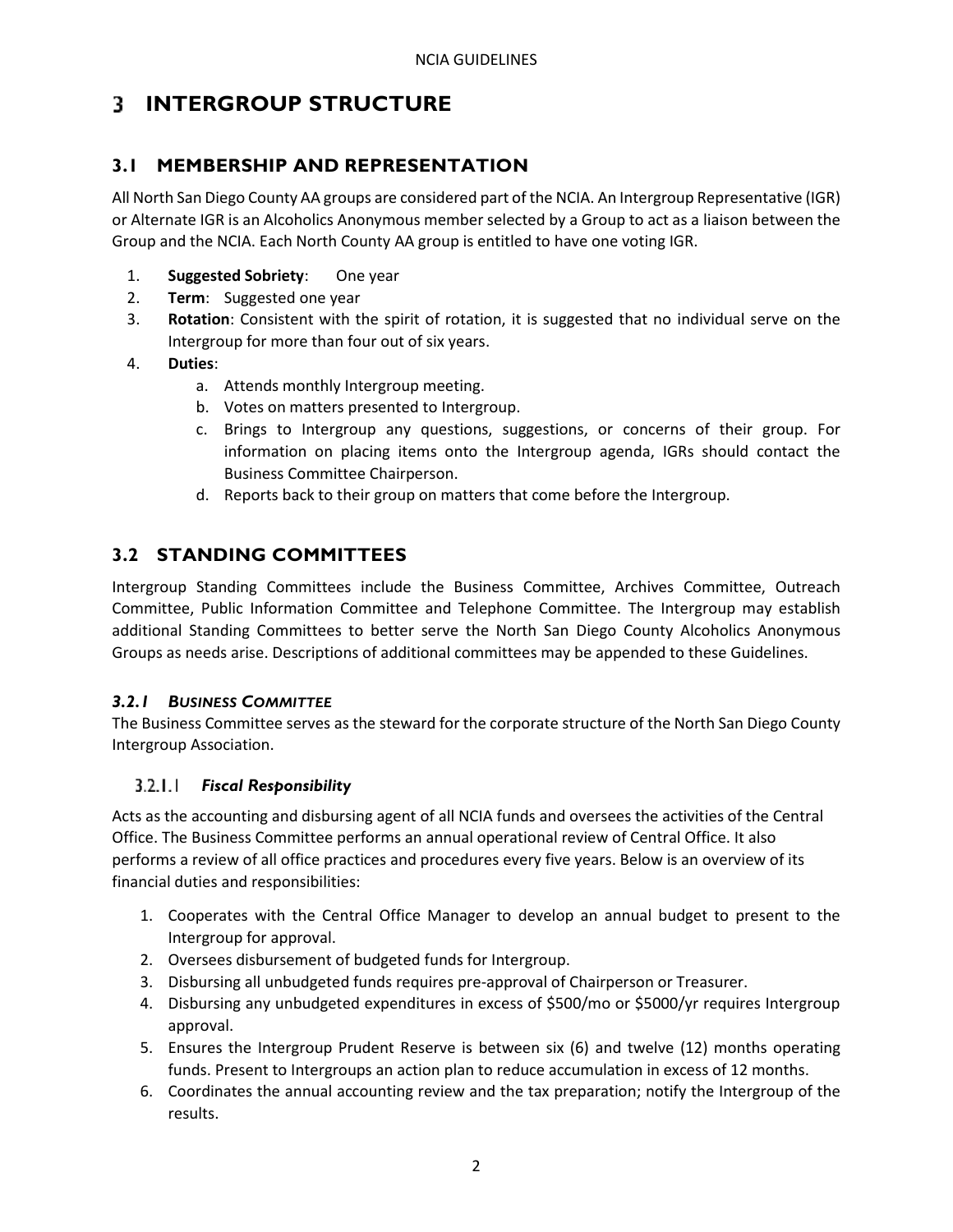## <span id="page-4-0"></span>*3.2.2 COMMITTEE MEMBERS*

Business Committee members may not simultaneously serve as a Chairperson of another Standing Committee or as an IGR. Business Committee Members shall rotate off the Committee after five (5) years of Service and are not eligible for Committee membership for at least one following year. Members do not vote at Intergroup other than tie-breaking duties of the Chairperson. The Business Committee is comprised of the following seven members.

#### <span id="page-4-1"></span> $3.2.2.1$ *Chairperson*

**Selection:** Recommended to the Intergroup by the current Business Committee for approval.

**Qualifications (suggested):** Two years sobriety and six months on the Business Committee.

**Term of Office:** One year and is typically not eligible for a second successive term.

#### **Duties:**

- 1. Sets the agendas and conduct the meetings of the Business Committee and Intergroup.
- 2. Votes only at Business Committee and Intergroup meetings to break ties.
- 3. Assigns Business Committee Members to committees.
- 4. Acts as or appoints liaison to Ad Hoc Committees.
- 5. Functions as the primary point of contact for the Office Manager and performs annual performance and wage reviews.
- 6. Calls special meetings of the Business Committee as needed.

## <span id="page-4-2"></span>*Co-Chairperson:*

**Selection:** Recommended to the Intergroup by the current Business Committee for approval.

**Qualifications (suggested):** Two years sobriety and six months on the Business Committee.

**Term of Office:** One year and is typically not eligible for a second successive term.

#### **Duties:**

- 1. Serves as the Chairperson for the Business Committee or Intergroup in the absence of the Chairperson.
- 2. Attends and tallies attendance at all Intergroup Meetings.
- 3. Cooperates with the Chairperson to prepare the Intergroup/Central Office Calendar.

## <span id="page-4-3"></span>*Treasurer*

**Selection:** Recommended to the Intergroup by the current Business Committee for approval.

**Qualifications (suggested):** Five years sobriety and one year on the Business Committee.

**Term of Office:** One year and is not typically eligible for a second successive term.

#### **Duties:**

- 1. Verifies deposits and handling of disbursements of any funds.
- 2. Reviews the month-end financial reports with the Central Office Manager prior to the monthly Business Committee meeting.
- 3. Reports month-end financial information to the Business Committee.
- 4. Presents to the Business Committee a proposed annual budget in April of each year.
- 5. Arranges with the Central Office Manager for annual preparation of income tax return and a financial review by an independent accountant selected by the Business Committee.
- 6. Presents the monthly and semi-annual financial reports to the Intergroup.
- 7. Verifies the Corporation remains in good standing with government agencies.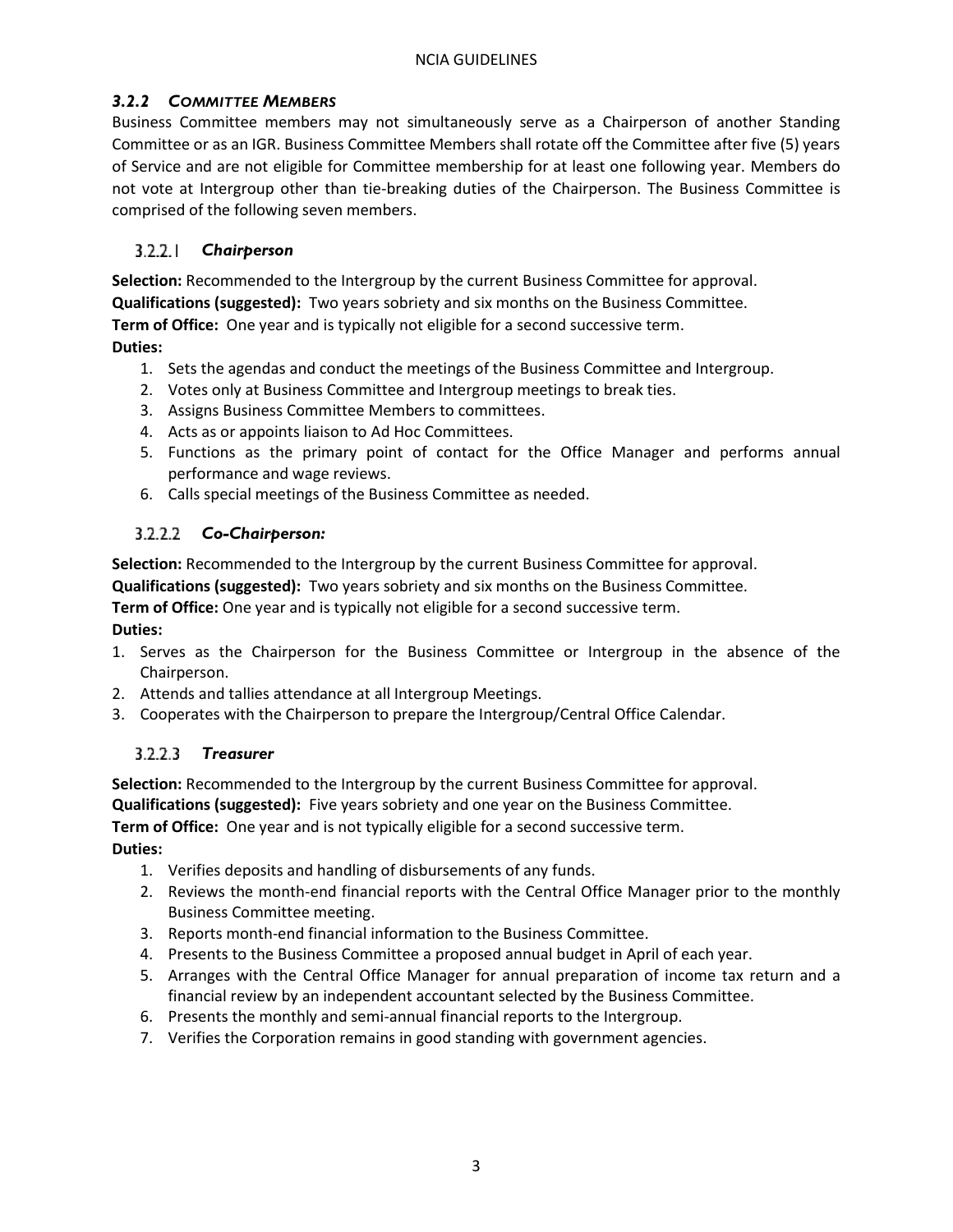## <span id="page-5-0"></span>*Secretary*

**Selection:** Recommended to the Intergroup by the current Business Committee for approval. **Qualifications (suggested):** Two years sobriety and six months on the Business Committee. **Term of Office:** One year and is not typically eligible for a second successive term. **Duties:**

## 1. Records the minutes at the Business Committee and Intergroup meetings and works with Central Office staff to produce the minutes.

- 2. Reads prior minutes into the record at Business Committee for review and approval.
- 3. Reads prior minutes into the record at Intergroup for review and approval.

## <span id="page-5-1"></span>*Members-at-Large*

**Selection:** Members-at-Large shall be selected from those present at an Intergroup meeting by nomination and vote; or, they may be slated by the Business Committee for approval by Intergroup.

**Qualifications (suggested):** Two years sobriety.

**Term of Office:** Six months and is eligible for successive terms.

**Duties:**

- 1. Participate in all Business Committee meetings.
- 2. Serve on assigned Committees.

## <span id="page-5-2"></span>*3.2.3 STANDING COMMITTEE CHAIRPERSON AND MEMBERSHIP*

Standing Committee Chairpersons may be elected from the IGRs and relinquish his/her position as an IGR. However, the Chairperson need not be a current IGR when elected. Elections for the Standing Committee Chairpersons are typically held at the June and/or December Intergroup meetings. The Chairperson attends the Intergroup meeting and presents a report of committee activity.

Standing Committee Members are appointed by the Chairperson.

## <span id="page-5-3"></span>*3.2.4 ARCHIVES COMMITTEE*

The Archives Committee is responsible for the collection and management of the history of Alcoholics Anonymous in North San Diego County and the safeguarding of all archival materials.

#### <span id="page-5-4"></span> $3.2.4.1$ *Chairperson*

**Qualifications (suggested):** Five years sobriety

**Term of Office (suggested)**: Three years and is eligible for successive terms.

Duties:

- 1. Recruits additional committee members as needed
- 2. Schedules Archives Committee meetings.
- 3. Collects and maintain archives.
- 4. Presents any new archive project to the Business Committee for consideration.
- 5. Presents proposals with any financial impact to the Business Committee.

#### <span id="page-5-5"></span>*3.2.5 OUTREACH COMMITTEE*

The Outreach Committee visits North San Diego County AA groups without an IGR and encourages them to select an IGR. The Outreach Committee also welcomes and orients new Intergroup Representatives.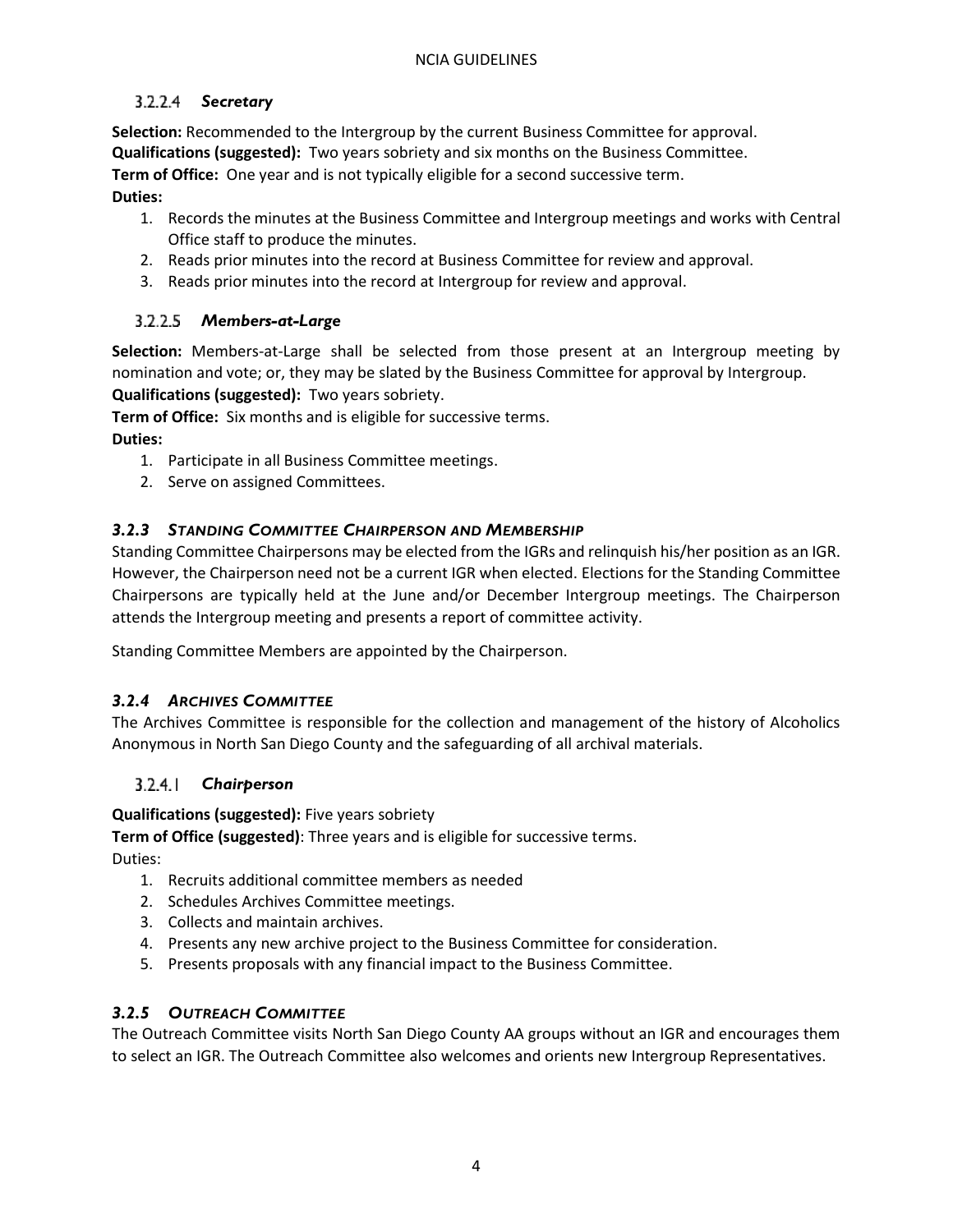#### <span id="page-6-0"></span> $3.2.5.1$ *Chairperson:*

#### **Qualifications (suggested):** Two years sobriety

**Term of Office:** One year and is eligible for successive terms. **Duties:**

- 1. Recruits additional committee members as needed
- 2. Holds meetings as required to perform outreach activities.
- 3. Presents new Outreach Committee projects to the Business Committee.
- 4. Presents proposals with any financial impact to the Business Committee.

#### <span id="page-6-1"></span>*3.2.6 PUBLIC INFORMATION COMMITTEE*

The Public Information Committee provides information to the public about the nature, purpose, and availability of Alcoholics Anonymous.

#### <span id="page-6-2"></span> $3.2.6.1$ *Chairperson*

**Qualifications (suggested):** Three years sobriety and is eligible for successive terms.

**Term of Office:** One year and is eligible for successive terms.

Duties:

- 1. Recruits additional committee members as needed.
- 2. Holds Public Information Committee meetings as needed.
- 3. Coordinates with A.A. service entities as needed.
- 4. Coordinates A.A. members to provide public information services at schools, businesses, local media, churches, civic groups, and other organizations.
- 5. Presents proposals with any financial impact to the Business Committee.

#### <span id="page-6-3"></span>*3.2.7 TELEPHONE COMMITTEE*

The Telephone Committee answers the Central Office phones after regular business hours. The Telephone Committee consists of a Chairperson, Captains and Shift Volunteers.

#### <span id="page-6-4"></span> $3.2.7.1$ *Chairperson:*

#### **Qualifications (suggested):** Three years sobriety

**Term of Office:** One year and is eligible for successive terms.

#### **Duties:**

- 1. Recruits additional committee members as needed.
- 2. Holds Telephone Committee meetings as needed.
- 3. Coordinates schedules for Captains and Shift Volunteers.
- 4. Discusses status and volunteers needed at Intergroup.
- 5. Presents proposals with any financial impact to the Business Committee.

#### *Captain*

#### **Qualifications (suggested):** Two years sobriety

**Term of Office:** One year and is eligible for successive terms.

#### **Duties:**

- 1. Coordinates schedules for phone volunteers when Central Office is closed.
- 2. Coordinates volunteers for at least one day every week.
- 3. May answer phones as a volunteer.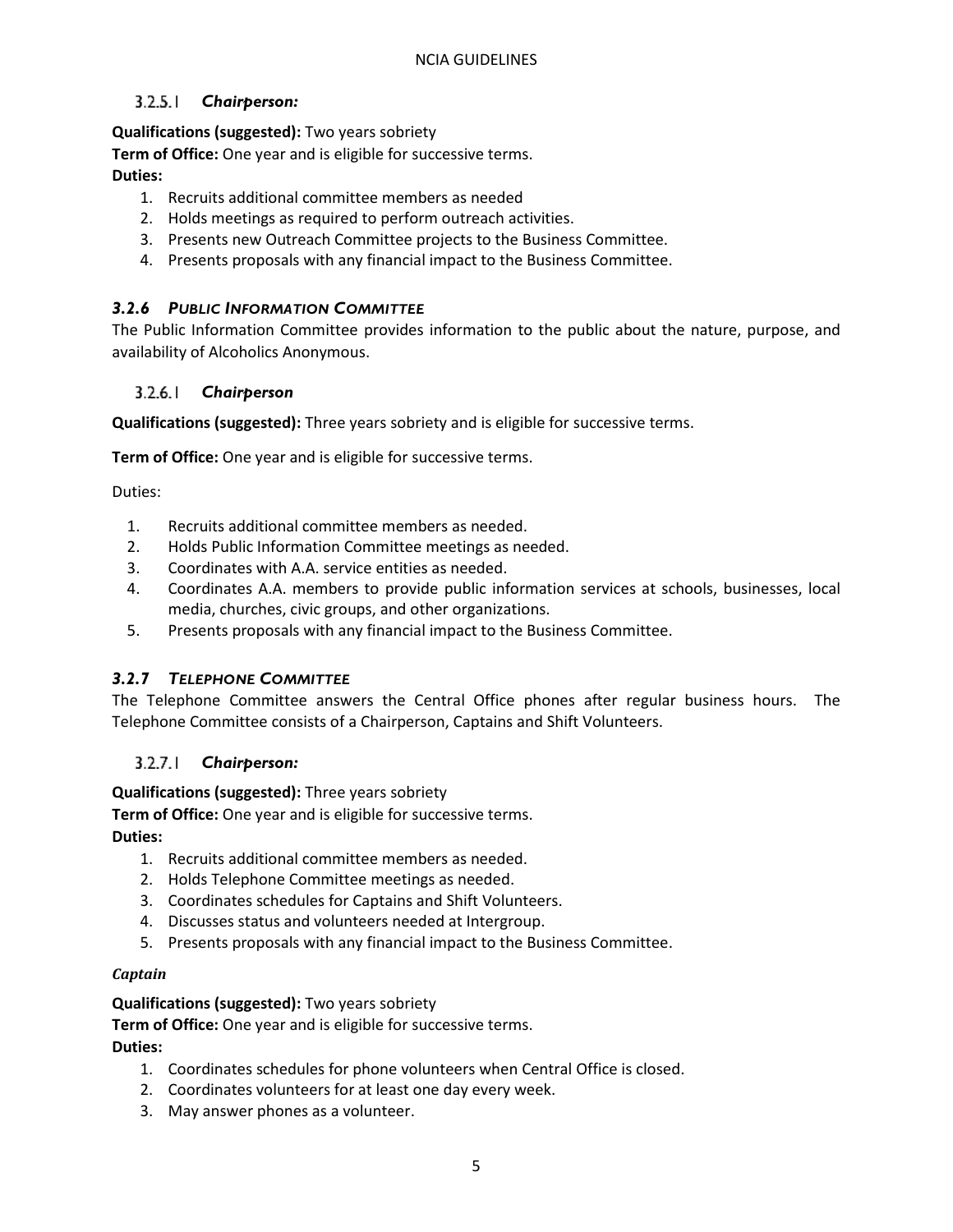#### *Shift Volunteer*

**Qualifications (suggested):** One year sobriety **Term of Office:** One year and is eligible for successive terms. **Duties:** Answers phones at least one shift per month when Central Office is closed.

# <span id="page-7-1"></span><span id="page-7-0"></span>**MEETINGS**

## **4.1 INTERGROUP MEETING**

The NCIA meets on the second Wednesday each month at the time and place determined by the Business Committee. Meetings are conducted using Robert's Rules of Order, unless in conflict with the Traditions of Alcoholics Anonymous.

Attendance: When attending the monthly meeting, the IGR or Alternate IGR shall sign-in on the Attendance Roster.

- 1. Call to Order.
- 2. Establish a quorum: At least twenty-five (25) IGRs must be present.
- 3. Enter prior minutes into the record. (Secretary)
- 4. Month-end Financial Reports. (Treasurer)
- 5. Old business and any unresolved issues.
- 6. New business.
- 7. Questions, concerns, suggestions, and announcements by IGRs from their Group.
- 8. Adjournment

Voting and Elections:

- 1. General Business: A two-thirds (2/3) majority of the Intergroup Representatives present and voting is necessary for approval.
- 2. Elections: Voting for Business Committee members and Standing Committee Chairpersons shall be done by a show of hands vote at the Intergroup Meeting.
- 3. Business Committee Slate of Officers: The recommended slate of officers will be presented to the Intergroup Representatives for a simple majority approval.
- 4. Standing Committee Members: Each position will be voted on separately. A plurality of the votes is required for election; plurality is defined as the largest number of votes obtained in an election where three or more choices are possible. In the event of a tie, the names of the tied candidates are placed in a hat. The first name drawn out of the hat is elected.
- 5. Guideline Amendments require a two-thirds (2/3) majority vote: See Section 6. [AMENDMENTS TO THESE GUIDELINES,](#page-9-1) for additional details.

## <span id="page-7-2"></span>**4.2 BUSINESS COMMITTEE MEETING**

The Business Committee Members will meet monthly on the Tuesday prior to the Intergroup Meeting and deal with issues of the Corporation. Meetings are conducted using Robert's Rules of Order, unless in conflict with the Traditions of Alcoholics Anonymous.

The following will be reviewed and discussed as normal Agenda items: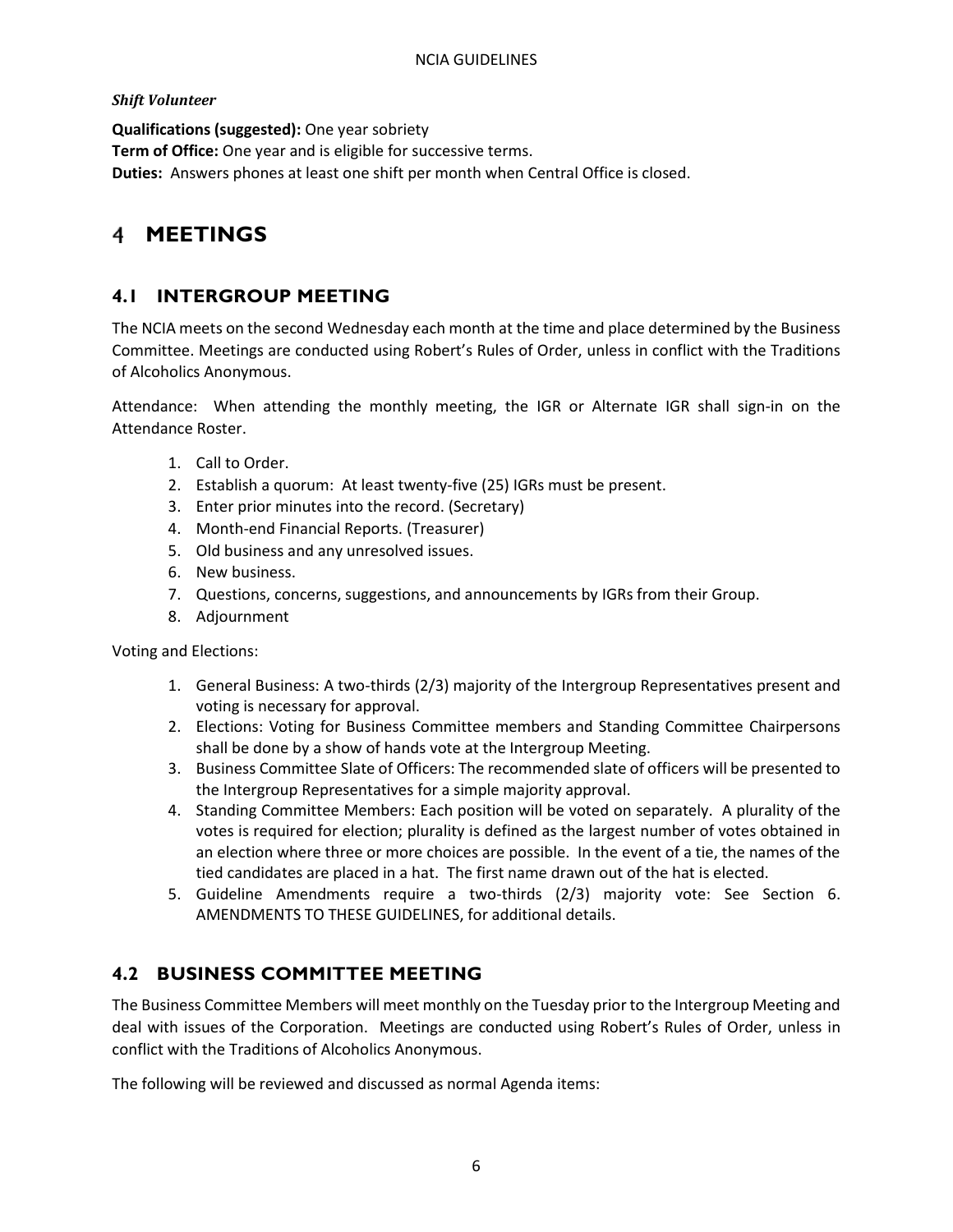#### NCIA GUIDELINES

- 1. Call to Order.
- 2. Establish a quorum consisting of at least four (4) members.
- 3. Enter minutes from the previous Business Committee meeting into the record.
- 4. Present month-end Financial Reports.
- 5. Handle old business and any unresolved issues.
- 6. Deal with new business.
- 7. Review items to be presented at the Intergroup meeting.
- 8. Adjournment.

Special meetings may be called by the Chairperson or Co-Chairperson. A written notice of a special meeting should be delivered to all Committee members via email or US Mail summarizing the purpose of the meeting, and include the date, time and location with a minimum 72-hour notice. Special meetings will deal with issues outside of the normal agenda items.

Attendance: Business Committee Members are expected to attend all Committee Meetings. If a Business Committee Member misses two consecutive Committee Meetings without good cause or otherwise does not fulfill the commitment, the Member may be asked to step down from the Committee.

# <span id="page-8-1"></span><span id="page-8-0"></span>**CENTRAL OFFICE**

## **5.1 PURPOSE**

Provide services to the North County AA Groups and Members in order to facilitate our primary purpose to carry the A.A. message to the alcoholic who still suffers.

## <span id="page-8-2"></span>**5.2 CENTRAL OFFICE FUNCTIONS**

To serve as a local coordinating office for A.A. Groups. The Central Office acts as a point of contact for the general public and as a clearinghouse for information on A.A. groups and activities.

The Central Office is responsible for overseeing the following duties:

- 1. Receives and assigns follow-up of Twelfth Step Calls.
- 2. Maintains a list of AA members willing to make 12 step calls.
- 3. Oversees the updates and publication of website, social media, and printed schedule listings of North San Diego County Alcoholics Anonymous Group meetings. The appropriate methods of communication may vary from time with Business Committee approval.
- 4. Publishes and distributes the North San Diego County Intergroups Association of Alcoholics Anonymous newsletter known as "The Viewpoint," in cooperation with the Viewpoint Editor.
- 5. Provides printing and other support in preparation for the Intergroup Meeting.
- 6. Provides information that may enhance the Standing Committees' efforts.
- 7. Cooperates with the General Service Office, Grapevine, area assemblies, hospitals & institutions committees, other intergroups/central offices, conferences/conventions/roundups, and other A.A. service entities.
- 8. Orders and distributes Alcoholics Anonymous Conference-approved literature, Grapevine publications, service materials, and other Intergroup-approved items.
- 9. Prepare correspondence requested by the Business Committee and Intergroup
- 10. Maintains and files all records necessary for legal and financial reports.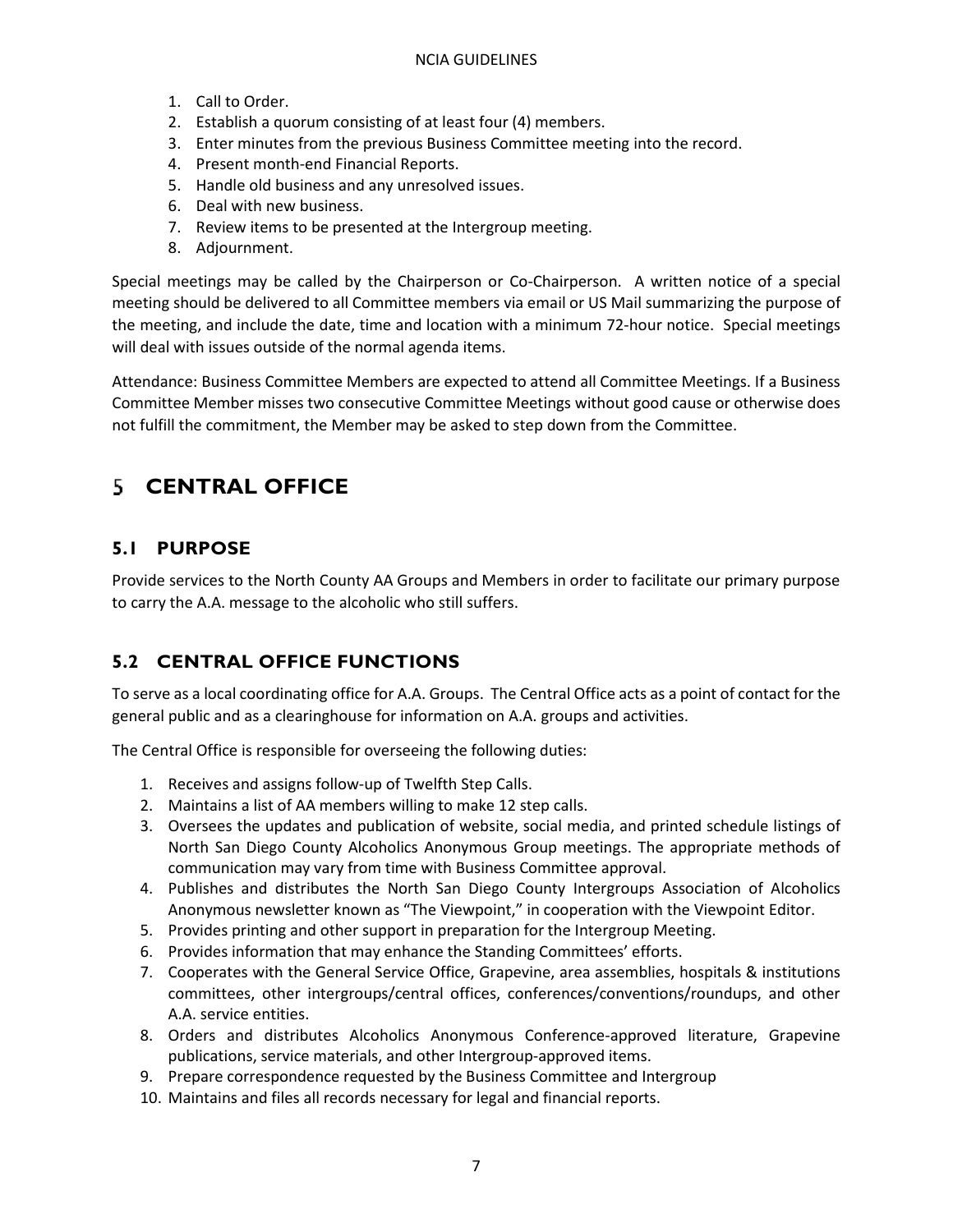11. Keeps current all necessary business filings (e.g., taxes, business license, corporate statements).

Staffing for Central office includes both paid employees and volunteers provide. A paid employee shall be on-site during all business hours. Paid employees include an Office Manager and other staff as deemed prudent by the Business Committee to provide for proper operations. Staff positions (see Appendix II) are subject to change periodically, and current positions and responsibilities should be updated as appropriate.

### <span id="page-9-0"></span>*5.2.1 SPECIAL TRUSTED SERVANTS:*

**Webmaster** should have two years sobriety and one year Website experience.

**Viewpoint Editor** should have two years sobriety and one year layout and editing experience.

# <span id="page-9-1"></span>**AMENDMENTS TO THESE GUIDELINES**

**AUTHORITY:** Any North County AA Group, Standing Committee, or AA member can suggest changes to these Guidelines.

**SUBMISSION**: Any proposed amendment to these guidelines shall be submitted to the Business Committee in a type-written format with both paper and electronic copies, for review, potential minor modification, and vote to advance the proposal. The Business Committee may appoint an ad hoc committee to more thoroughly review the proposal.

**DISTRIBUTION**: Once the Business Committee votes to move a proposed amendment forward, copies will be provided to each IGR at the following three consecutive Intergroup Meetings. The Chair (or an appointee) will offer a brief summary of the proposed change(s). Additionally, the proposed amendment will be posted on the NCIA Website. IGRs should consult their groups for input during this time.

**DISCUSSION**: At the third meeting, the Intergroup will discuss and vote on the proposal.

**VOTING**: A two-thirds (2/3) majority of the IGRs present are required to approve the amendment.

The results of the vote will be recorded in the minutes, which are published in the "The Viewpoint." The results will be available on the NCIA website.

If approved, the amended Guidelines will be considered fully adopted. If denied, a similar proposal (as determined by the Business Committee) will not be considered for a period of at least 24 months.

Exceptions: Appendix II may be updated by the Business Committee to ensure the continued smooth operation of the Central Office as needs change.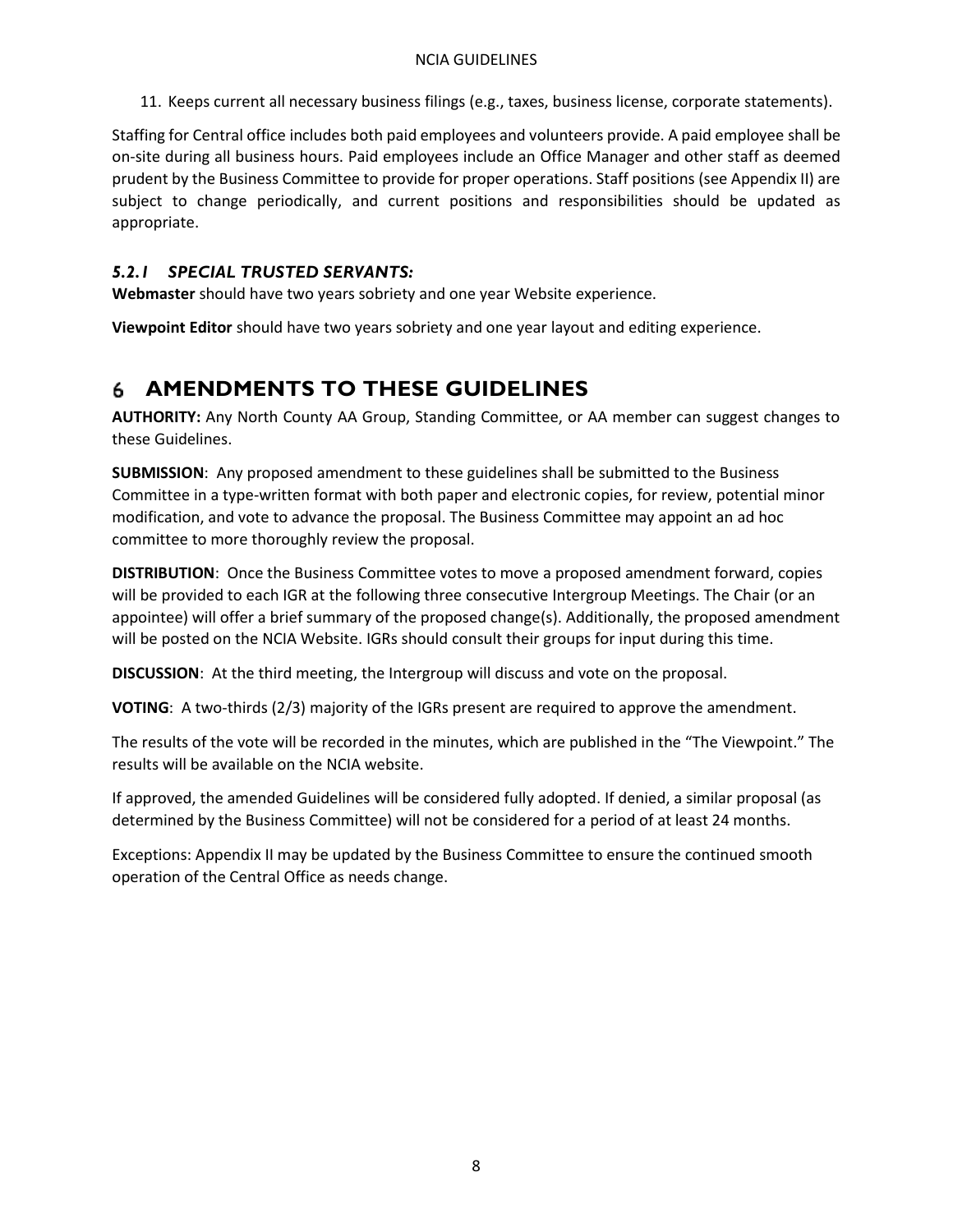# <span id="page-10-0"></span>**NCIA ORGANIZATIONAL CHART**

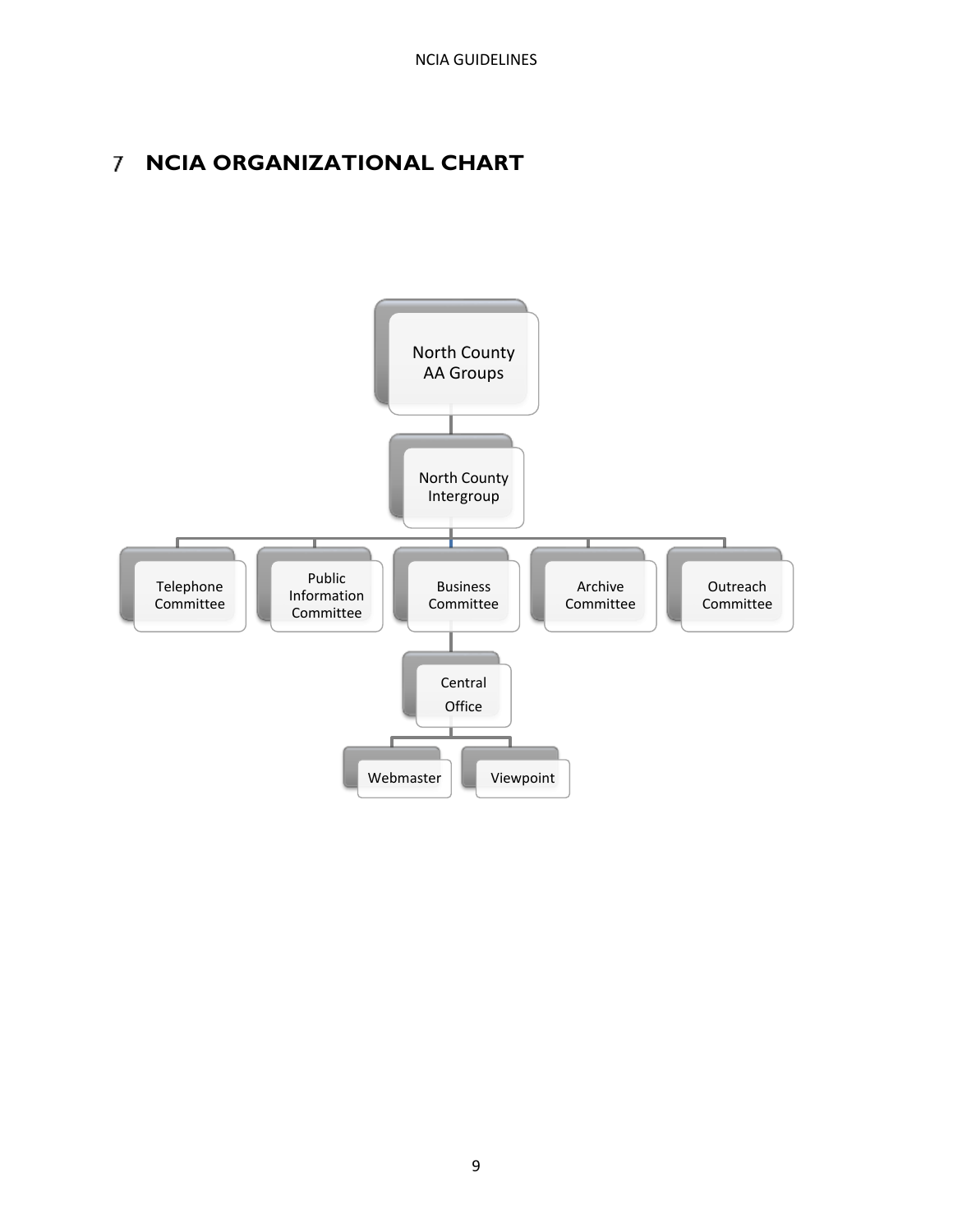# <span id="page-11-0"></span>**APPENDIX I - GUIDELINES & PROCEDURE AMENDMENT HISTORY**

| Ref.# | Date of<br>Motion  | <b>Proposed Motions</b>                                                                                                                                                      | Date of<br>Vote    | <b>PASS</b><br>(Yes/N<br>$\circ)$ |
|-------|--------------------|------------------------------------------------------------------------------------------------------------------------------------------------------------------------------|--------------------|-----------------------------------|
|       |                    | First North County San Diego Intergroup Guidelines were<br>developed and approved.                                                                                           | Aug 1979           | Yes                               |
|       |                    | Amended Guideline to add "Quorum" to Standing Rules,<br>Page 8 and added line 8 on page 5 for "Salary review of paid<br>Office Manager.                                      | Jan 30,<br>1997    | Yes                               |
|       | March 9,<br>2016   | Guidelines and Procedures extensively revised to reflect<br>current practices.                                                                                               | March 9,<br>2016   | Yes                               |
|       | October 9,<br>2019 | Revised to reflect current practice, reformatted, some<br>paragraphs moved or rearranged, procedural corrections,<br>consolidation of description. Pages reduced.            | October 9,<br>2019 | Yes                               |
|       | March 9,<br>2022   | Amended Section 6 (first sentence only), as follows<br>Authority: Any North County AA Group, Standing<br>Committee, or AA member can suggest changes to these<br>Guidelines. | May 11,<br>2022    | Yes                               |
|       |                    |                                                                                                                                                                              |                    |                                   |
|       |                    |                                                                                                                                                                              |                    |                                   |
|       |                    |                                                                                                                                                                              |                    |                                   |
|       |                    |                                                                                                                                                                              |                    |                                   |
|       |                    |                                                                                                                                                                              |                    |                                   |
|       |                    |                                                                                                                                                                              |                    |                                   |
|       |                    |                                                                                                                                                                              |                    |                                   |
|       |                    |                                                                                                                                                                              |                    |                                   |
|       |                    |                                                                                                                                                                              |                    |                                   |
|       |                    |                                                                                                                                                                              |                    |                                   |
|       |                    |                                                                                                                                                                              |                    |                                   |
|       |                    |                                                                                                                                                                              |                    |                                   |
|       |                    |                                                                                                                                                                              |                    |                                   |
|       |                    |                                                                                                                                                                              |                    |                                   |
|       |                    |                                                                                                                                                                              |                    |                                   |
|       |                    |                                                                                                                                                                              |                    |                                   |
|       |                    |                                                                                                                                                                              |                    |                                   |
|       |                    |                                                                                                                                                                              |                    |                                   |
|       |                    |                                                                                                                                                                              |                    |                                   |
|       |                    |                                                                                                                                                                              |                    |                                   |
|       |                    |                                                                                                                                                                              |                    |                                   |
|       |                    |                                                                                                                                                                              |                    |                                   |
|       |                    |                                                                                                                                                                              |                    |                                   |
|       |                    |                                                                                                                                                                              |                    |                                   |